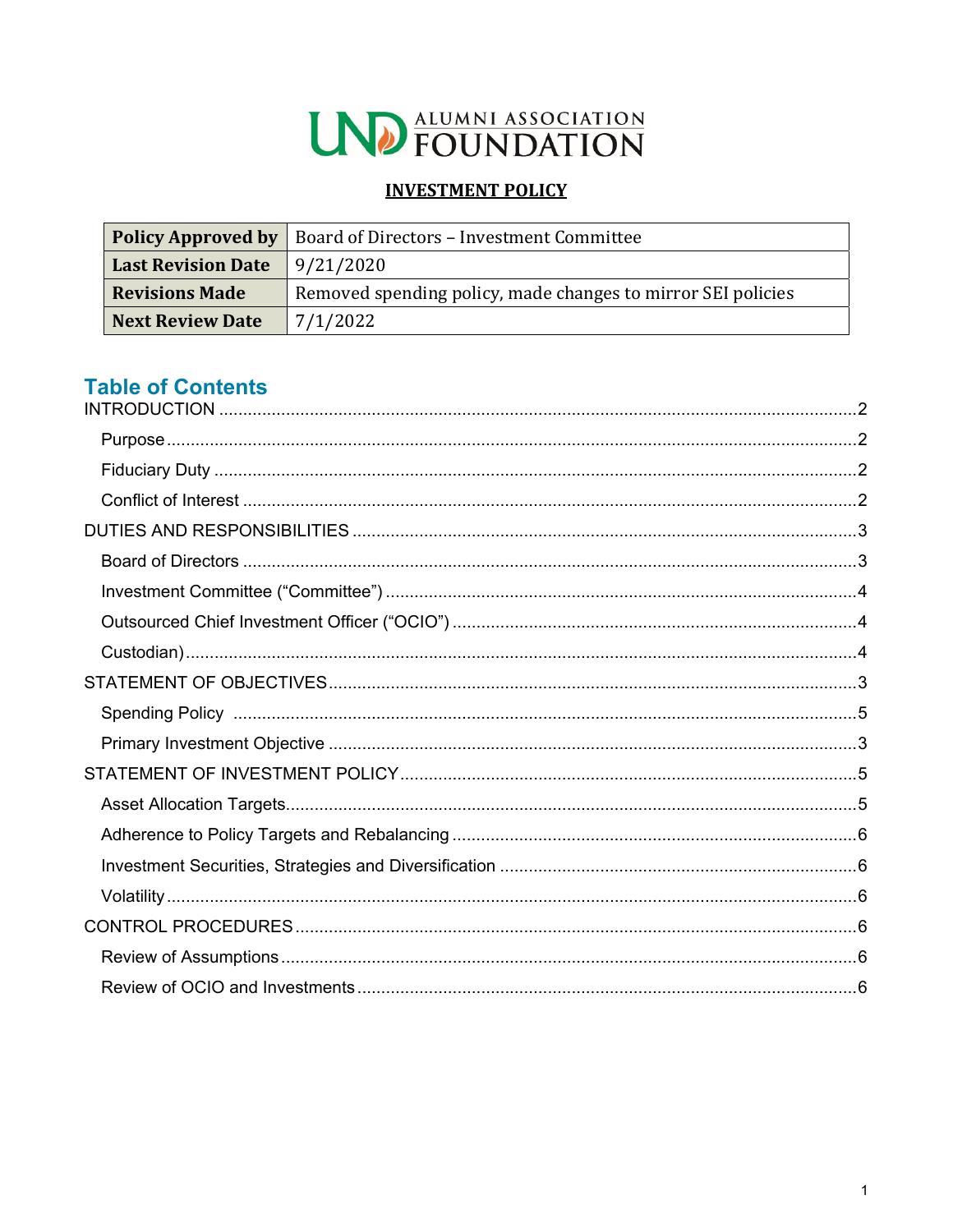# **INTRODUCTION**

The UND Alumni Association & Foundation supports University of North Dakota students, faculty, alumni and the greater community by providing resources for growth and development.

### **Purpose**

This policy provides a framework for the management of the assets of the UND Alumni Association and Foundation (the "Organization" as well as assets held on behalf of the University and its affiliates. Its purpose is to assist the Board of Directors in effectively supervising and monitoring the investments of the Organization. A subcommittee of the Board of Directors, or Investment Committee, ("Committee") has been established to focus on implementing and monitoring the Organization assets (the "Fund") in accordance with the guidelines outlined in this policy.

The Committee has arrived at this Investment Policy through careful study of the returns and risks associated with various investment strategies, the current and projected financial obligations of the Pool and growth goals. The Committee has consulted with an outside OCIO (as defined below) as it deemed appropriate. This Investment Policy has been chosen as the most appropriate policy for achieving the financial objectives of the Pool, which are described in the "Statement of Objectives" section of this document; however, the Committee shall be free to deviate from this Investment Policy when it concludes that it is prudent and in the interest of the Pool to do so, and may amend the Investment Policy at any time. The Committee is entitled to deference in its interpretation of this Investment Policy.

The Committee has adopted a long-term investment horizon such that the chances and duration of investment losses are carefully weighed against the long-term potential for appreciation of assets.

It is not expected that the Investment Policy will change frequently. In particular, short-term changes in the financial markets should not require an adjustment to the Investment Policy.

# **Fiduciary Duty**

The assets of the Pool will be invested in accordance with all applicable laws. The Committee will perform its duties in a manner consistent with fiduciary standards. Specifically:

- Duty of care
- Duty of loyalty
- Duty of obedience
- Duty to diversify investments

#### **Conflict of Interest**

If any member of the Committee, Custodian and/or the OCIO has, or appears to have, a conflict of interest that impairs or appears to impair the respective individual's ability to exercise independent and unbiased judgment in the good faith discharge of his or her duties, he or she shall disclose such conflicts.

# **DUTIES AND RESPONSIBILITIES**

The Investment Committee is responsible for managing the investment process in a prudent manner with regard to preserving principal while providing reasonable returns. In carrying out these duties, the Committee has retained an OCIO as further discussed below to assist in managing the assets of the Pool as set forth in the Investment Management Agreement (the "IMA"). The OCIO's role is set forth in the IMA and may provide guidance to the Committee on matters pertaining to the investment of Pool assets including the creation of the Investment Policy, investment selection, monitoring of performance and compliance with the Investment Policy. The OCIO has authority and responsibility to select appropriate investments in the specific asset classes mandated by this Investment Policy, in accordance with (and subject to) the terms of IMA.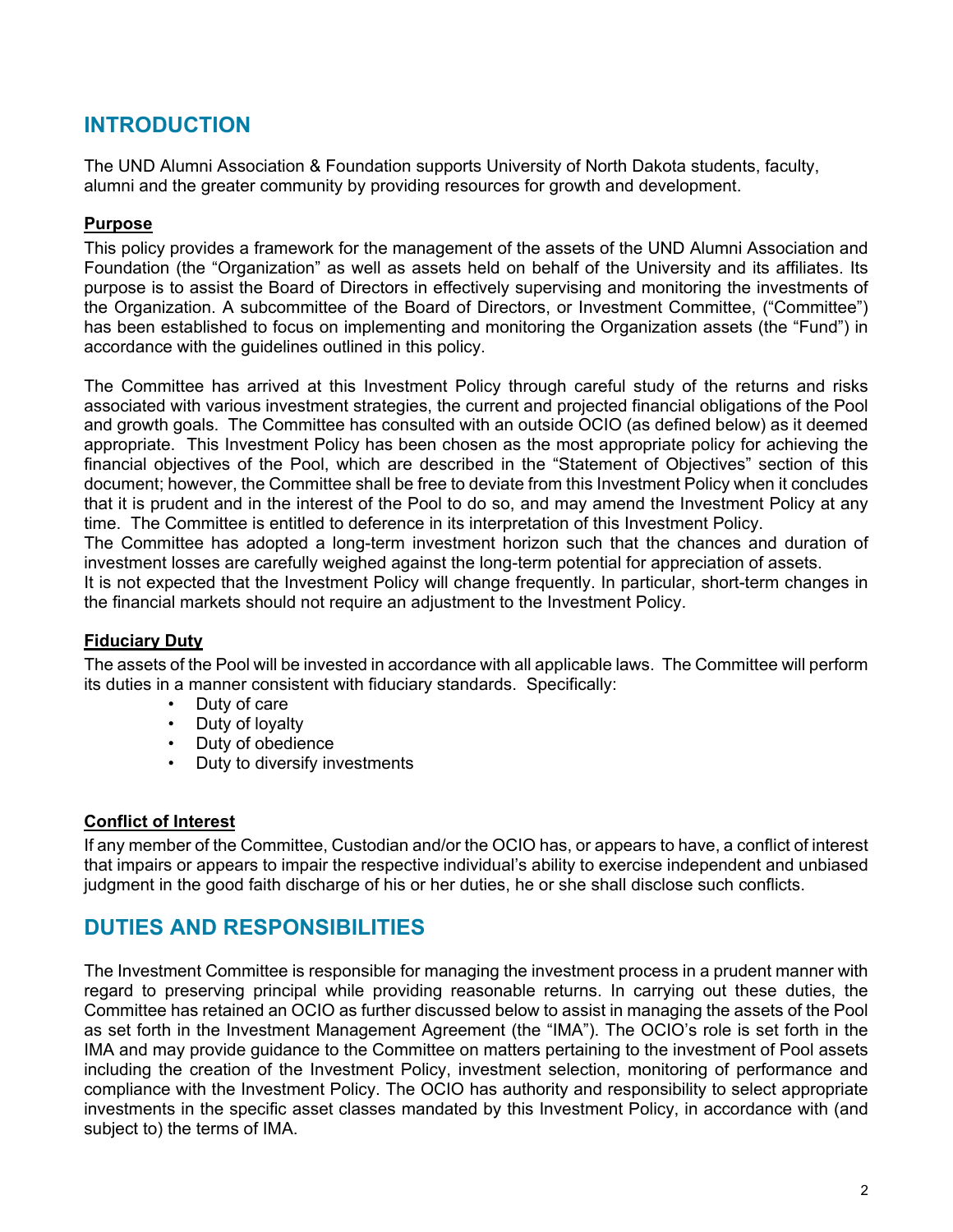### **Board of Directors**

The Board has the ultimate fiduciary responsibility for the prudent and effective investment of the assets of the Pool. It has delegated responsibility for the investment management process to the Committee with the requirement that the Committee update the Board annually on investment activities and performance. The Board set the annual spending policy after reviewing the recommendation of the Committee.

#### **Investment Committee**

The Committee will retain a qualified OCIO to assist in the development and implementation of the Investment Policy. The Committee will establish the Investment Policy of the Pools. This includes, but is not limited to; allocation between growth, risk reduction and inflation hedged assets, selection of acceptable asset classes and investment performance expectations. The Committee periodically will review the Investment Policy.

The Committee will regularly review the spending policy and propose any recommended changes to the Board for consideration.

The Committee will regularly review the investment performance of the Pools and will monitor the performance of the OCIO to assure the Investment Policy is being followed and progress is being made toward achieving the objectives. The committee is responsible for assets not set forth in the investment management agreement with the OCIO.

The Committee understands that the most important performance expectation is the achievement of longterm investment results that are consistent with this Investment Policy. Implementation of the policy will be directed toward achieving this return and not toward maximizing return without regard to risk. The Committee recognizes that this real return objective may not be meaningful during some time periods. In order to ensure that investment opportunities available over a specific time period are fairly evaluated, comparative performance statistics (including benchmark indices) will be used to evaluate investment results.

# **Outsourced Chief Investment Officer ("OCIO")**

The OCIO retained by the Committee will assist the Committee in establishing the Investment Policy and guidelines contained in the Investment Policy.

In accordance with the terms of the Investment Management Agreement, the OCIO will be responsible for managing the asset allocation, determining investment strategy, and implementing through permissible investment vehicles. The OCIO will monitor asset allocation across and among asset classes and provide timely reporting to the Committee.

#### **Custodian**

The Custodian(s) has possession of securities for safekeeping, for settlement of trades, and for the collection of income. In addition, the Custodian(s) will process all cashflows and provide comprehensive monthly statements.

# **STATEMENT OF OBJECTIVES**

### **Spending Policy**

The spending policy is set by the Committee to:

- Provide a reasonable, stable, and sustainable level of income for the University
- Balance the needs of current spending and asset growth
- Protect and grow assets over the long term

It is the policy of the Pool to annually distribute a percentage of the average market value of the Investments as defined in the Endowment Spending Policy. It shall be the responsibility of the Committee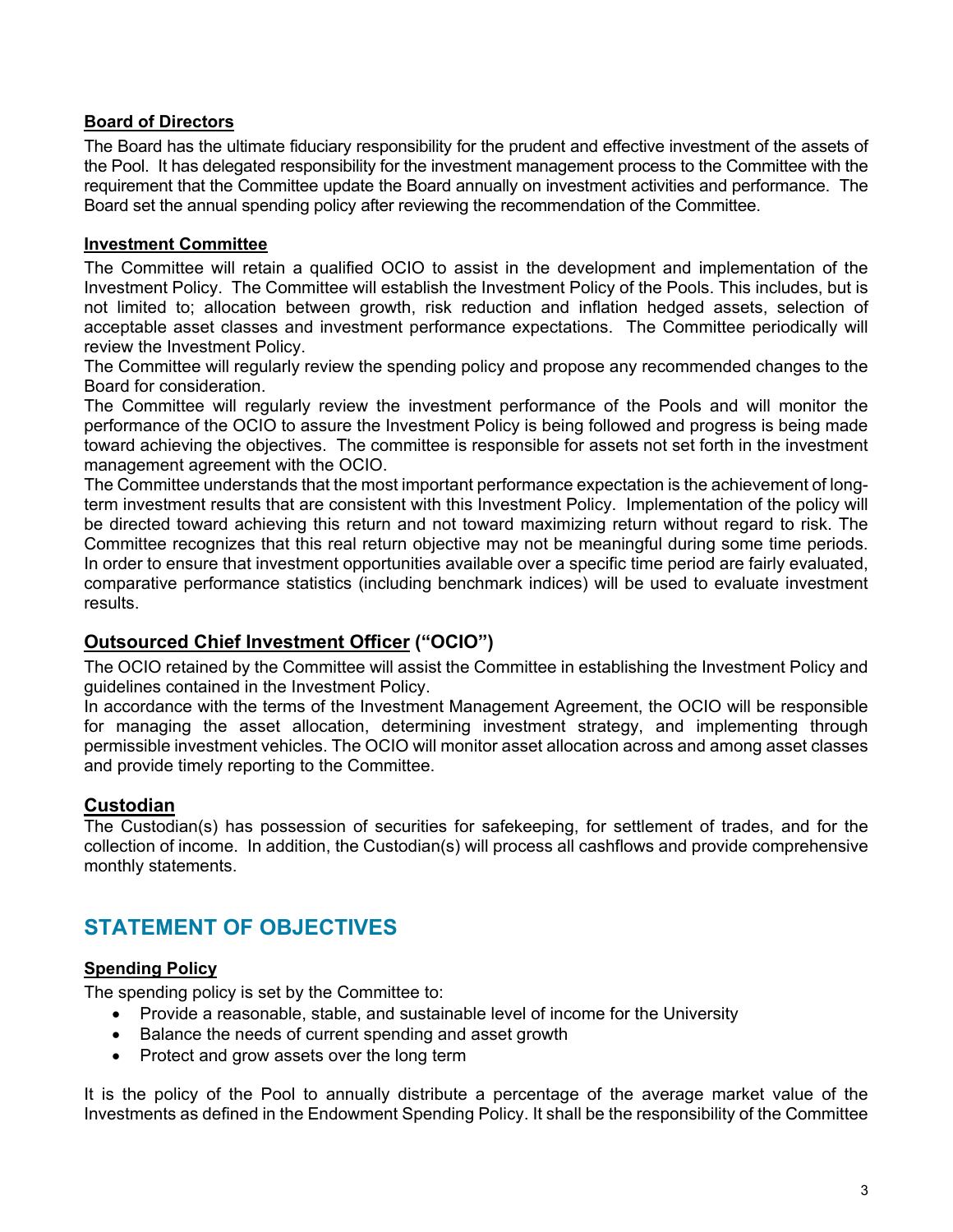and the OCIO to periodically review the spending policy against actual returns in order to make adjustments necessary.

### **Primary Investment Objective**

The primary objective of the Pool is to preserve and augment purchasing power while providing a continuing and stable funding source to support the current and future mission of the Pool. This objective has been established in conjunction with a comprehensive review of the current and projected spending and budget requirements.

There can be no assurance that these objectives will be met. The Committee also realizes and agrees that historical performance is no guarantee of future performance.

# **STATEMENT OF INVESTMENT POLICY**

#### **Asset Allocation Targets**

The asset allocation will likely be the key determinant of the Pool's returns over the long-term. Therefore, the Pool will be diversified across multiple markets that are not similarly affected by economic, political or social developments. A globally diversified portfolio with uncorrelated returns from various assets should reduce the variability of returns across time.

Because of the importance of asset allocation in meeting the Pool's long-term return objectives, it will be reviewed at least annually by the Committee.

It will be the policy of the Pool to invest assets with an allocation as shown below:

|                                        | Minimum % | Maximum % |
|----------------------------------------|-----------|-----------|
| <b>Growth Strategies</b>               | 50        | 85        |
| <b>Risk Reduction Strategies</b>       |           | 30        |
| <b>Inflation Protection Strategies</b> |           | 15        |

#### Strategy Descriptions

*Growth Strategies:* Investments that seek to provide equity-like, long-term capital appreciation while potentially recognizing substantial fluctuations in year-to-year performance. Examples include equities, higher yielding fixed income instruments, private equity, long biased hedge funds and opportunistic strategies.

*Risk Reduction Strategies:* Investments that seek to provide stability and reduce volatility. Examples include fixed income and non-directional hedge funds.

*Inflation Protection Strategies:* Investments that seek to provide a diversified inflation hedge and yield. Examples include public and private real asset and real estate strategies as well as Treasury Inflation-Protected Securities ("TIPS").

*Cash Equivalent Reserves:* The Pool may temporarily hold cash in anticipation of upcoming transaction activity.

In accordance with the terms of the Investment Management Agreement, the OCIO will retain discretion with respect to the investments utilized by the OCIO to implement the Pool's strategy.